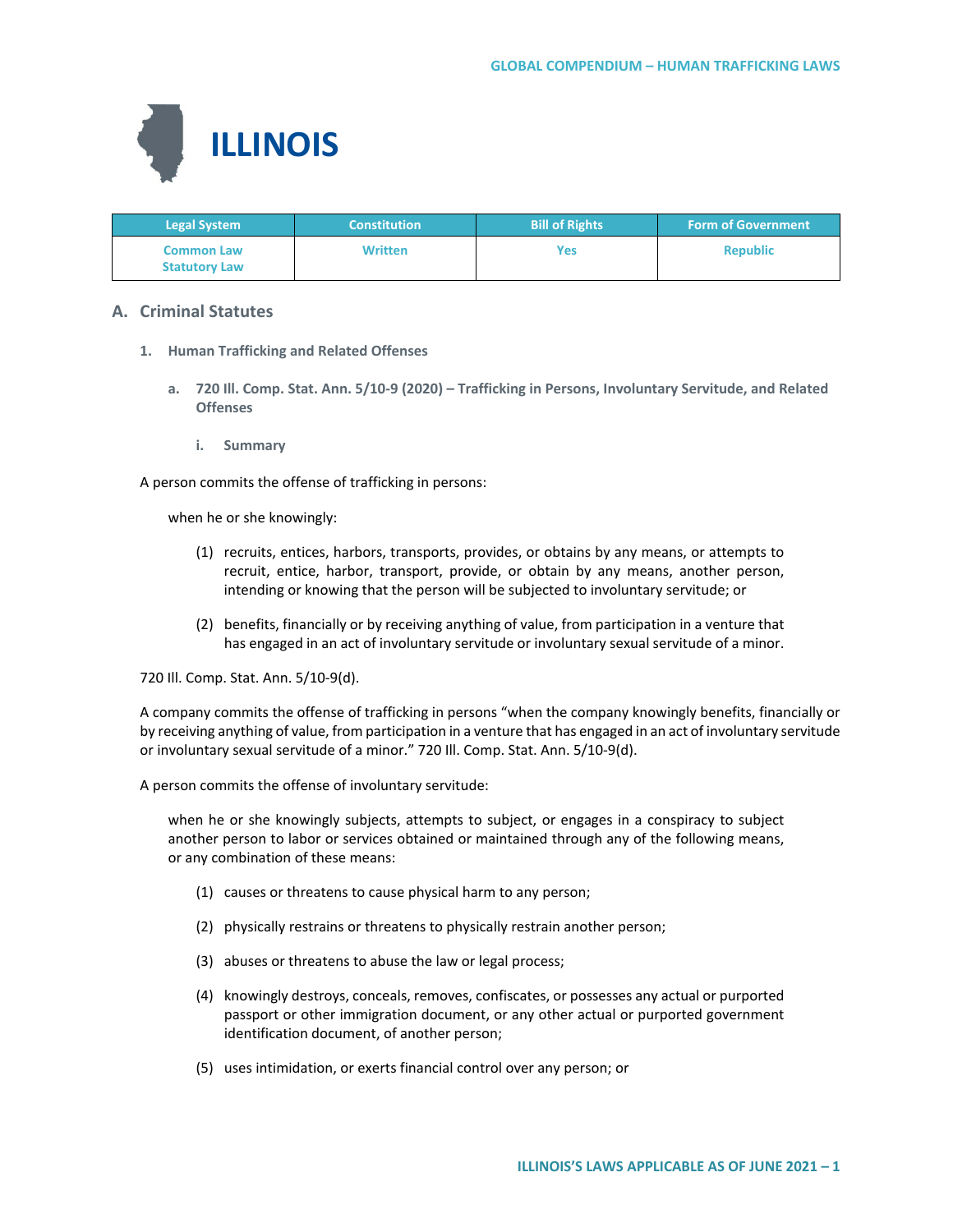(6) uses any scheme, plan, or pattern intended to cause the person to believe that, if the person did not perform the labor or services, that person or another person would suffer serious harm or physical restraint.

720 Ill. Comp. Stat. Ann. 5/10-9(b).

The offense of involuntary sexual servitude of a minor occurs:

when a person knowingly recruits, entices, harbors, transports, provides, or obtains by any means, or attempts to recruit, entice, harbor, transport, provide, or obtain by any means, another person under 18 years of age, knowing that the minor will engage in commercial sexual activity, a sexually explicit performance, or the production of pornography, or causes or attempts to cause a minor to engage in one or more of those activities and: (1) there is no overt force or threat and the minor is between the ages of 17 and 18 years [Class 1 felony]; (2) there is no overt force or threat and the minor is under the age of 17 years [Class X felony]; or (3) there is overt force or threat [Class X felony].

720 Ill. Comp. Stat. Ann. 5/10-9(c).

**ii. Sentencing**

The offense of trafficking in persons is generally a Class 1 felony for which a court shall sentence a convicted person to a term of imprisonment ranging from four to 15 years. "A violation of [720 Ill. Comp. Stat. Ann. 5/10- 9(d)] by a company is a business offense for which a fine of up to [USD] 100,000 may be imposed." 720 Ill. Comp. Stat. Ann. 5/10-9(d).

For involuntary servitude, generally, a violation of 720 Ill. Comp. Stat. Ann. 5/10-9 subsection (b)(1) (causes or threatens to cause physical harm to any person) is a Class X felony; a violation of subsection (b)(2) (physically restrains or threatens to physically restrain another person) is a Class 1 felony; a violation of subsection (b)(3) (abuses or threatens to abuse the law or legal process) is a Class 2 felony; a violation of subsection (b)(4) (knowingly destroys, conceals, removes, confiscates, or possesses any actual or purported passport or other immigration document, or any other actual or purported government identification document, of another person) is a Class 3 felony; a violation of subsection (b)(5) (uses intimidation, or exerts financial control over any person) is a Class 4 felony; and a violation of subsection (b)(6) (uses any scheme, plan, or pattern intended to cause the person to believe that, if the person did not perform the labor or services, that person or another person would suffer serious harm or physical restraint) is a Class 4 felony. 720 Ill. Comp. Stat. Ann. 5/10-9(b).

For involuntary servitude of a minor, generally, a violation of 720 Ill. Comp. Stat. Ann. 5/10-9 subsection (c)(1) (no overt force or threat, and the minor is between the ages of 17 and 18 years) is a Class 1 felony; a violation of subsection (c)(2) (no overt force or threat, and the minor is under the age of 17 years) is a Class X felony; and a violation of subsection (c)(3) (overt force or threat) is a Class X felony. 720 Ill. Comp. Stat. Ann. 5/10-9(c).

Illinois also includes aggravating factors that result in greater punishment. A violation of 720 Ill. Comp. Stat. Ann. 5/10-9 "involving kidnapping or an attempt to kidnap, aggravated criminal sexual assault or an attempt to commit aggravated criminal sexual assault, or an attempt to commit first degree murder, is a Class X felony." A court shall sentence a person convicted of a violation of this section with aggravating factors to a term of imprisonment for six to 30 years. 720 Ill. Comp. Stat. Ann. 5/10-9(e).

If a court imposes a fine in connection with a conviction related to Illinois's anti-trafficking statute, "it shall be collected and distributed to the Specialized Services for Survivors of Human Trafficking Fund." 720 Ill. Comp. Stat. Ann. 5/10-9(g-5).

"Restitution is mandatory upon conviction under [720 Ill. Comp. Stat. Ann. 5/10-9]. In addition to any other amount of loss identified, the court shall order restitution, including the greater of: (1) the gross income or value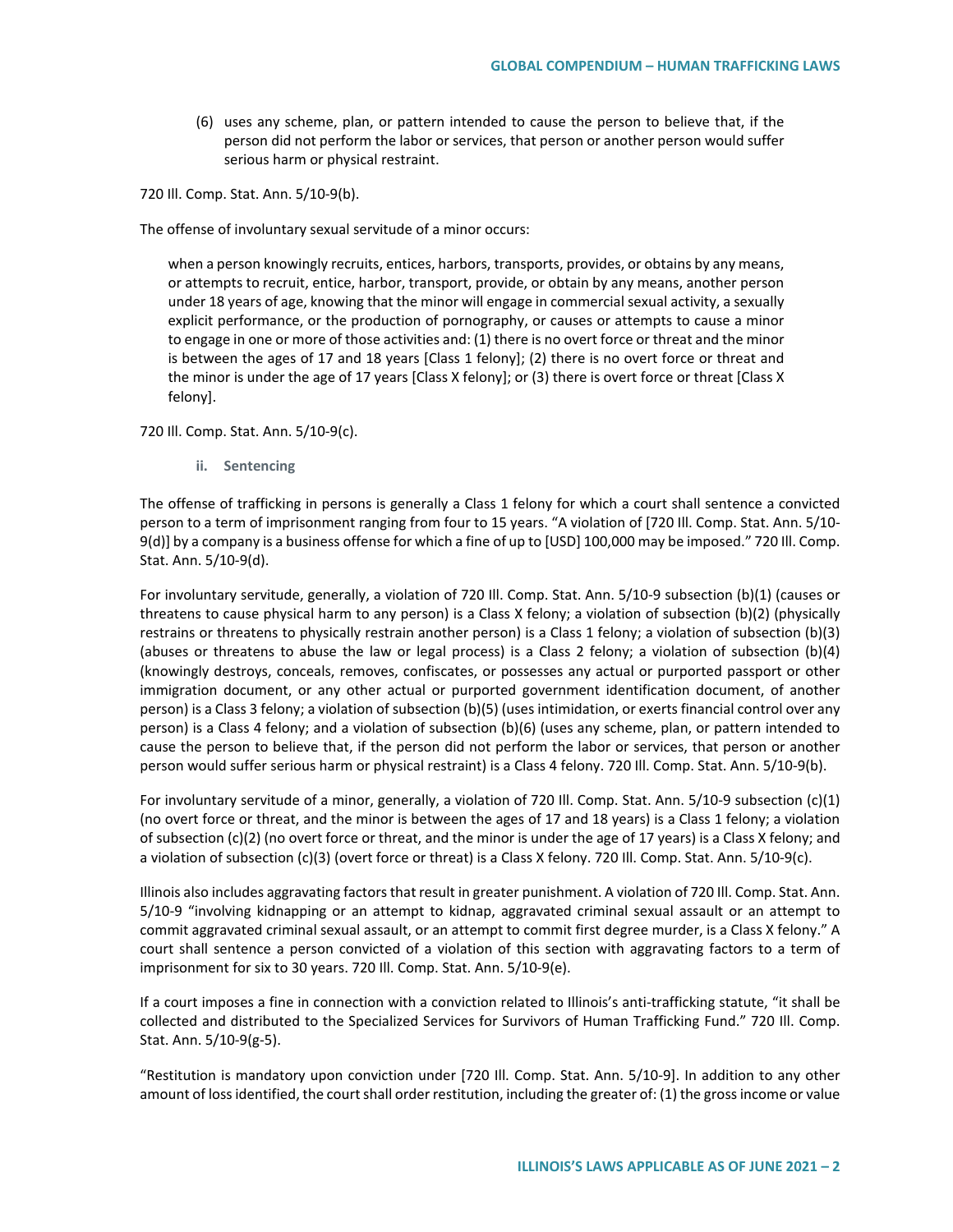to the defendant of the victim's labor or services or (2) the value of the victim's labor as guaranteed under the Minimum Wage Law and overtime provisions of the [federal] Fair Labor Standards Act (FLSA) or the Minimum Wage Law, whichever is greater." 720 Ill. Comp. Stat. Ann. 5/10-9(g).

**iii. Statute of Limitations**

When a victim is under the age of 18 at the time of the offense, the statute of limitations for a prosecution for involuntary servitude, involuntary sexual servitude of a minor, or trafficking in persons is 25 years from when the victim turns 18 years old. 720 Ill. Comp. Stat. Ann. 5/3-6(b-5) (2020).

Effective January 1, 2020, when a victim is over 18 years old at the time of the offense, the statute of limitations is also 25 years. 720 Ill. Comp. Stat. Ann. 5/3-6(b-6).

**b. 725 Ill. Comp. Stat. Ann. 5/124B-300 (2015) – Persons and Property Subject to Forfeiture**

A person who commits the offense of trafficking of persons, involuntary servitude, or involuntary servitude of a minor under 720 Ill. Comp. Stat. Ann. 5/10-9 shall forfeit to the state any profits or proceeds and any property the person acquired or maintained as a result. 725 Ill. Comp. Stat. Ann. 5/124B-300.

**c. 720 Ill. Comp. Stat. Ann. 5/11-14 (2015) – Prostitution** 

It is an affirmative defense to a charge of prostitution that the accused engaged in or performed prostitution as a result of being a victim of involuntary servitude or trafficking in persons. 720 Ill. Comp. Stat. Ann. 5/11-14(c-5).

**d. 720 Ill. Comp. Stat. Ann. 5/33G-3 (2013) – Illinois Street Gang and Racketeer Influenced and Corrupt Organizations Law**

Illinois's racketeering statute includes trafficking in persons and involuntary servitude within its predicate acts. 720 Ill. Comp. Stat. Ann. 5/33G-3(e).

**2. Online Child Exploitation and Child Pornography Offenses**

720 Ill. Comp. Stat. Ann. 5/11-9.1 (2018) – Sexual Exploitation of a Child

720 Ill. Comp. Stat. Ann. 5/11-20.1 (2020) – Child Pornography

720 Ill. Comp. Stat. Ann. 5/11-23 (2012) – Posting of Identifying or Graphic Information on a Pornographic Internet Site or Possessing Graphic Information with Pornographic Material

720 Ill. Comp. Stat. Ann. 5/14-3 (2019) – Exemptions

720 Ill. Comp. Stat. Ann. 5/124B-10 (2019) – Applicability; Offenses

720 Ill. Comp. Stat. Ann. 5/124B-500 (2019) – Persons and Property Subject to Forfeiture

**3. 730 Ill. Comp. Stat. Ann. 150/3 (2019) – Sex Offender Duty to Register**

With limited exceptions, a sex offender or sexual predator must register in person and provide accurate information as required by the Department of State Police. 730 Ill. Comp. Stat. Ann. 150/3(a). A "sex offender" means any person who is convicted (or found not guilty by reason of insanity) pursuant to Illinois law, or any substantially similar law, of a sex offense or the attempt to commit an included sex offense. 730 Ill. Comp. Stat. Ann. 150/2(A).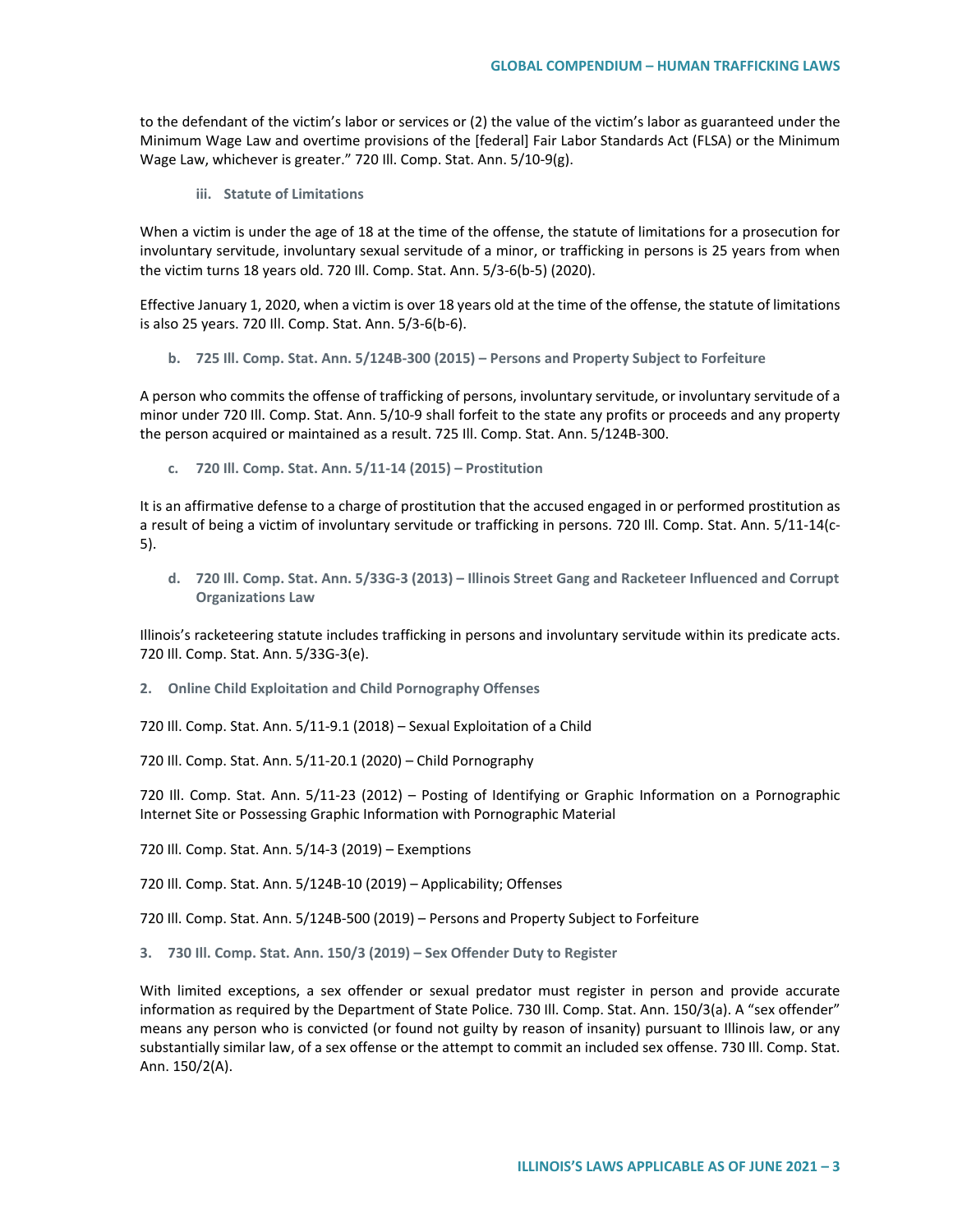A sex offense for registration purposes includes the offenses of child pornography and aggravated child pornography. 730 Ill. Comp. Stat. Ann. 150/2(B).

- **B. Civil Liability Statutes**
	- **1. 740 Ill. Comp. Stat. Ann. 128/15 (2019) – Trafficking Victims Protection Act**
		- **a. Summary**

Illinois law permits victims of "the sex trade, involuntary servitude, or human trafficking" to bring a civil lawsuit. 740 Ill. Comp. Stat. Ann. 128/15(a). A legal guardian, agent of the victim, court appointee, or, with the express written consent of the victim, an organization that represents the interests of or serves victims, may bring such a lawsuit on behalf of a victim. A lawsuit may also be brought by a government entity responsible for enforcing the laws of Illinois. 740 Ill. Comp. Stat. Ann. 128/15(a-1).

A victim of involuntary servitude or human trafficking has a civil claim against any person or entity who knowingly subjects, attempts to subject, or engages in a conspiracy to subject the victim to involuntary servitude or human trafficking. 740 Ill. Comp. Stat. Ann. 128/15(a)(b-1).

If a plaintiff or other witness testifies to an act that may be a crime, that evidence does not automatically "require the State's Attorney to criminally charge any person for such violation." 740 Ill. Comp. Stat. Ann. 128/30. Additionally, "no person may avoid liability under this Act by means of any conveyance of any right, title, or interest in real property, or by any indemnification, hold harmless agreement, or similar agreement that purports to show consent of the victim of the sex trade, involuntary servitude, or human trafficking." 740 Ill. Comp. Stat. Ann. 128/45.

It is not a defense to a civil lawsuit that the victim "and the defendant had a marital or consenting sexual relationship" or that the victim "made no attempt to escape, flee, or otherwise terminate contact with the defendant." 740 Ill. Comp. Stat. Ann. 128/25(a). Finally, this section preserves remedies under other laws by stating,

[t]his Act does not affect the right of any person to bring an action [lawsuit] or use any remedy available under other law, including common law, to recover damages arising out of the use of the victim of the sex trade ... or restrict the liability of any person under other law.

740 Ill. Comp. Stat. Ann. 128/35 (2006). But a person who recovers costs or damages under another statute may not recover for the same costs or damages under this statute. 740 Ill. Comp. Stat. Ann. 128/40.

**b. Damages and Other Relief**

A prevailing victim is entitled, but not limited, to declaratory relief, injunctive relief, attorney's fees, compensatory damages, punitive damages, and damages in the amount of gross revenues received by the defendant from the prohibited conduct. 740 Ill. Comp. Stat. Ann. 128/20(1)–(6).

**c. Statute of Limitations**

The statute of limitations provisions for lawsuits under the Illinois Trafficking Victims Protection Act state:

(b) Subject to both subsections (e) and (f) and notwithstanding any other provision of law, a lawsuit under the Trafficking Victims Protection Act must be commenced within 25 years of the date the limitation period begins to run under subsection (d) or within 25 years of the date the plaintiff discovers or through the use of reasonable diligence should discover both (i) that the sex trade, involuntary servitude, or human trafficking act occurred, and (ii) that the defendant caused, was responsible for, or profited from the sex trade, involuntary servitude, or human trafficking act. The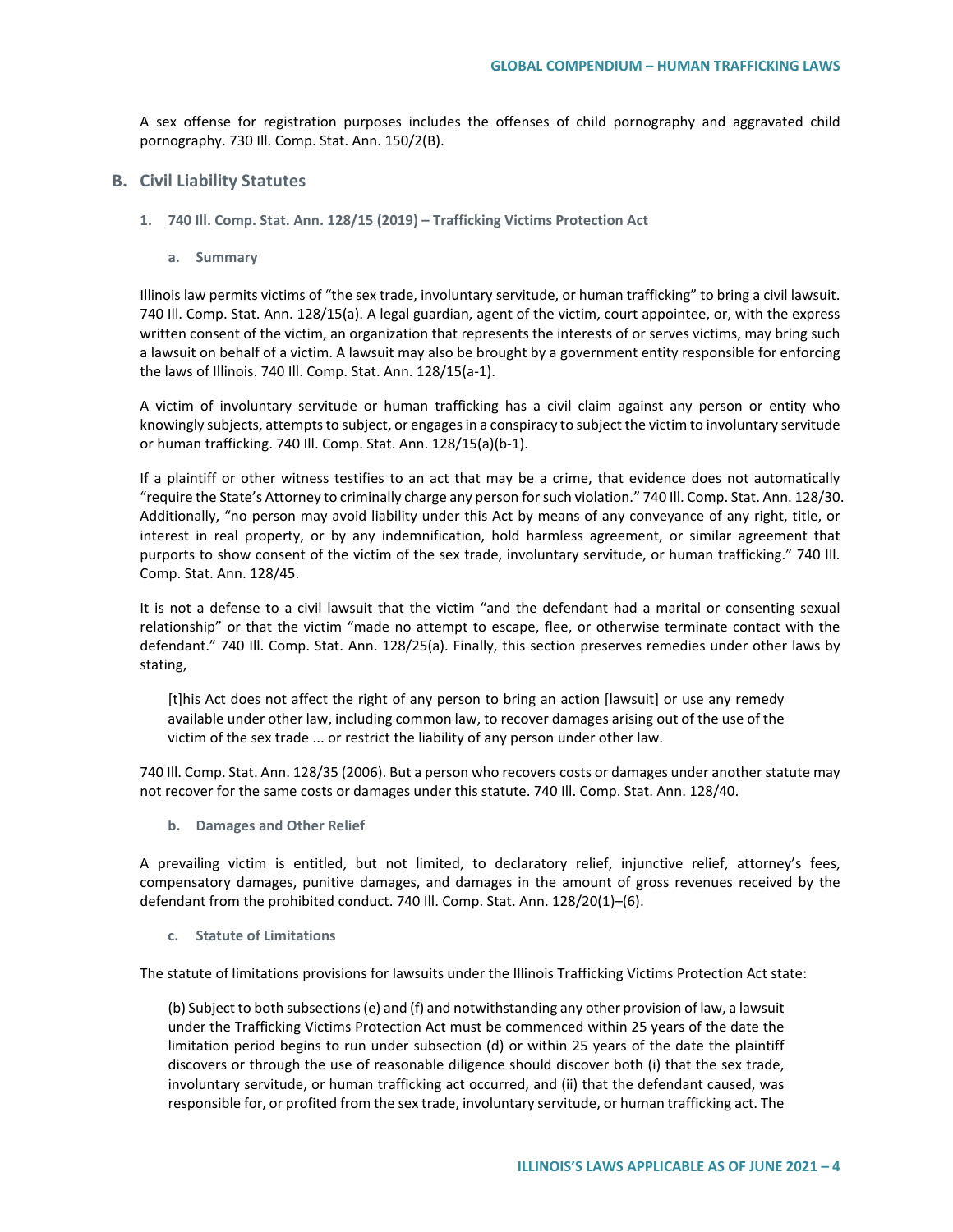fact that the plaintiff discovers or through the use of reasonable diligence should discover that the sex trade, involuntary servitude, or human trafficking act occurred is not, by itself, sufficient to start the discovery period under this subsection (b).

(c) If the injury is caused by 2 or more acts that are part of a continuing series of sex trade, involuntary servitude, or human trafficking acts by the same defendant, then the discovery period under subsection (b) shall be computed from the date the person abused discovers or through the use of reasonable diligence should discover (i) that the last sex trade, involuntary servitude, or human trafficking act in the continuing series occurred, and (ii) that the defendant caused, was responsible for, or profited from the series of sex trade, involuntary servitude, or human trafficking acts. The fact that the plaintiff discovers or through the use of reasonable diligence should discover that the last sex trade, involuntary servitude, or human trafficking act in the continuing series occurred is not, by itself, sufficient to start the discovery period under subsection (b).

(d) The limitation periods in subsection (b) do not begin to run before the plaintiff attains the age of 18 years; and, if at the time the plaintiff attains the age of 18 years he or she is under other legal disability, the limitation periods under subsection (b) do not begin to run until the removal of the disability.

(e) The limitation periods in subsection (b) do not run during a time period when the plaintiff is subject to threats, intimidation, manipulation, or fraud perpetrated by the defendant or by any person acting in the interest of the defendant.

(f) The limitation periods in subsection (b) do not commence running until the expiration of all limitations periods applicable to the criminal prosecution of the plaintiff for any acts which form the basis of a [civil lawsuit] under the Trafficking Victims Protection Act.

735 Ill. Comp. Stat. Ann. 5/13-225.

## **C. Additional Statutes Specific to Human Trafficking**

**1. 20 Ill. Comp. Stat. Ann. 2630/5.2(h) (2020) – Expungement, Sealing, and Immediate Sealing**

A person is immediately eligible for sealing of a criminal record upon completion of a sentence if "participation in the underlying offense was a direct result of human trafficking." A petition must be filed.

**2. 20 Ill. Comp. Stat. 2605/2605-99 (2020); 50 Ill. Comp. Stat. Ann. 705/10.23 (2021); 820 Ill. Comp. Stat. Ann. 95/10 (2019) – Training; Human Trafficking**

Lodging establishments must provide employees with training in the recognition and reporting of human trafficking.

Inservice human trafficking training shall be made available to all certified law enforcement, correctional, and court security officers.

#### **3. 30 Ill. Comp. Stat. 583/10 (2004), 584/10 (2005) – State Agency Contract Certification**

Every contract entered into by any state agency for the procurement of equipment, materials, or supplies, other than procurement related to a public works contract, must specify that no foreign-made equipment, materials, or supplies furnished to the state under the contract may be produced in whole or in part by forced labor, convict labor, indentured labor under penal sanction, or by the labor of any child under 12 years old. The contractor must agree to comply with this provision of the contract.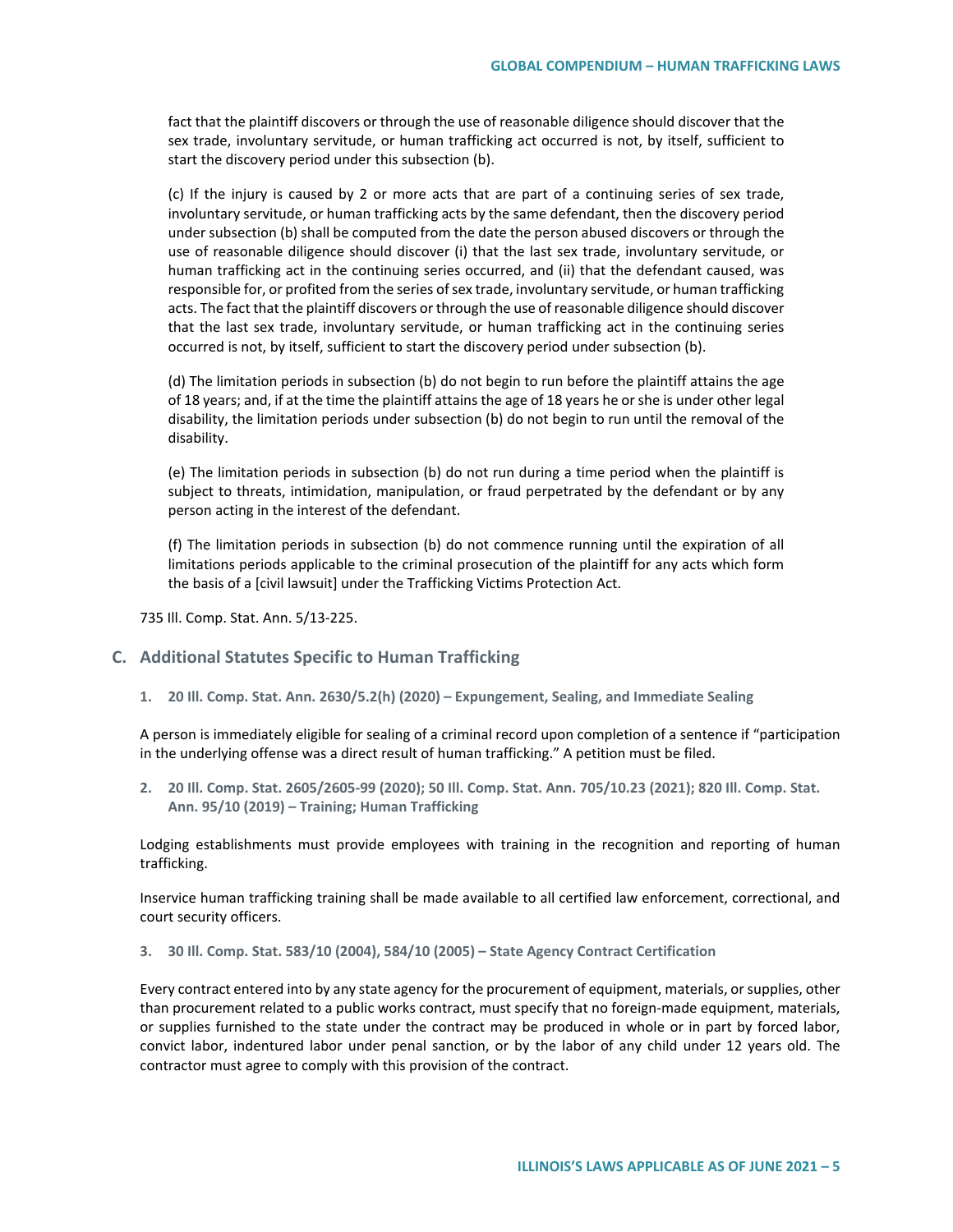**4. 325 Ill. Comp. Stat. Ann. 5/3 (2019) – Abused and Neglected Child Reporting Act**

An "abused child" includes one whose parent or person responsible for the child's welfare commits or allows to be committed involuntary servitude, involuntary sexual servitude, or trafficking in persons.

**5. 625 Ill. Comp. Stat. Ann. 5/11-216 (2018) – Secretary of State to Provide Information on Human Trafficking**

The Secretary of State shall include in its commercial driver's license curriculum and study guide information on the human trafficking problem in the state.

**6. 705 Ill. Comp. Stat. Ann. 405/5-915 (2019) – Expungement of Juvenile Law Enforcement and Juvenile Court Records**

A person may request expungement of certain juvenile law enforcement and juvenile court records. Expungement is not automatic for the crime of trafficking in persons.

**7. 720 Ill. Comp. Stat. Ann. 5/10-9 (2020) – Department of Human Services Assistance for Human Trafficking Victims**

Subject to the availability of funds, the Department of Human Services may provide or fund emergency services and assistance to individuals who are human trafficking victims.

**8. 725 Ill. Comp. Stat. Ann. 5/116-2.1 (2013) – Motion to Vacate Prostitution Convictions for Sex Trafficking Victims**

A court may grant a motion to vacate a prostitution conviction if the violation was a result of the defendant having been a victim of human trafficking.

**9. 730 Ill. Comp. Stat. Ann. 5/5-9-1.21 (2019) – Specialized Services for Survivors of Human Trafficking Fund**

Illinois created a fund to provide grants to organizations to provide specialized, trauma-informed services specifically designed to address the priority service needs associated with prostitution and human trafficking.

**10. 740 Ill. Comp. Stat. Ann. 45/6.1 (2021) – Crime Victim Compensation Act**

Human trafficking victims are eligible to apply for compensation under the Illinois Crime Victim Compensation Act if they satisfy requirements applicable to all eligible victims.

**11. 775 Ill. Comp. Stat. Ann. 50/5 (2021); 20 Ill. Comp. Stat. Ann. 1305/10-34 (2016) – Posted Notice Required; Public Awareness of the National Hotline Number**

Certain businesses and establishments are required to post a notice containing information about the National Human Trafficking Resource Center and its phone number: on-premise alcohol retailer licensees where the consumption of alcohol is the principal business; adult entertainment facilities; primary airports; intercity passenger rail or light rail stations; bus stations; truck stops; emergency rooms within general acute care hospitals; urgent care centers; farm labor contractors; privately operated job recruitment centers; and massage establishments. The notice must be posted in a conspicuous place near the public entrance of the establishment or in another conspicuous location in clear view of the public and employees where similar notices are customarily posted.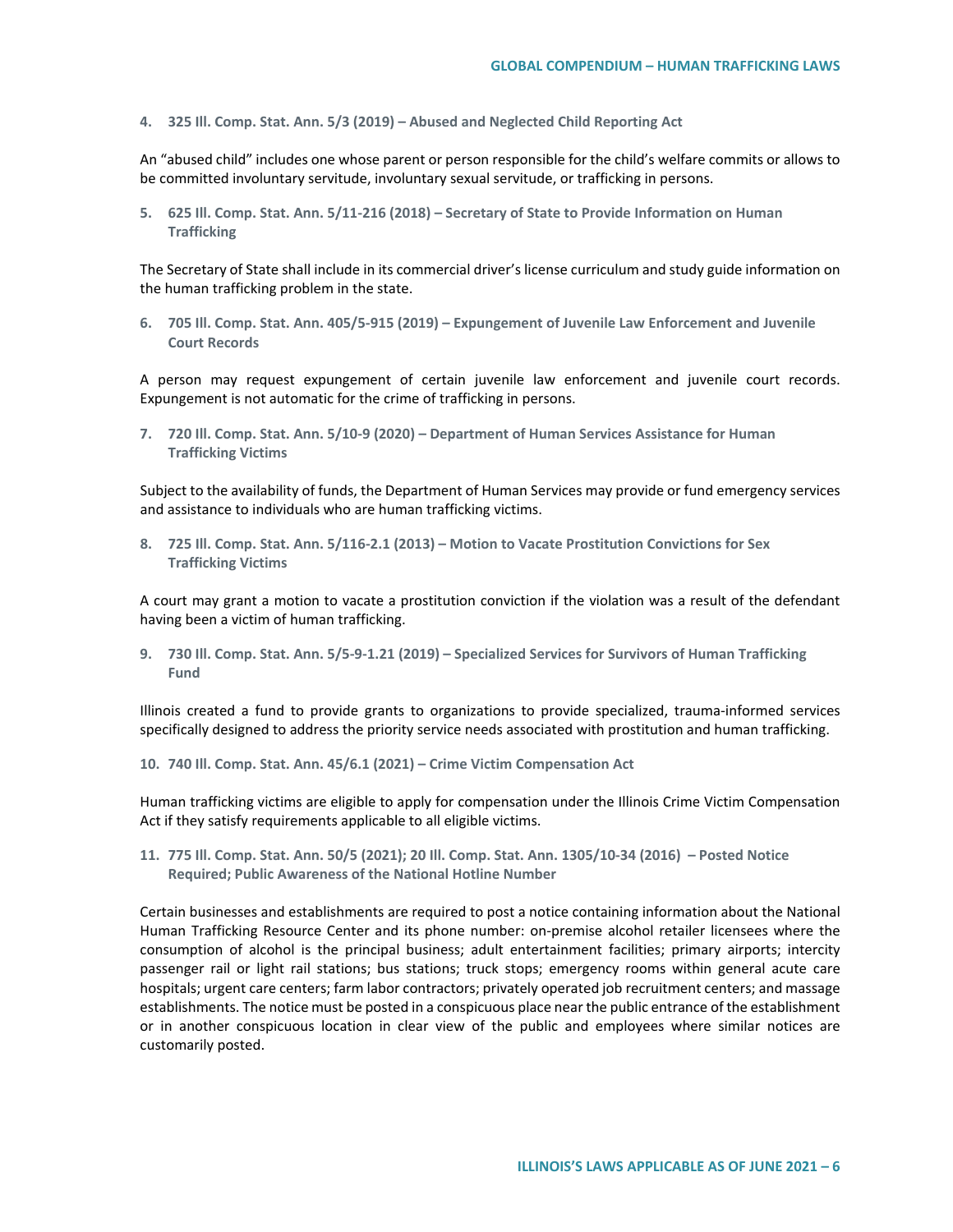The Department of Human Services is also to cooperate with the Department of Transportation to promote public awareness of the hotline, including by posting signs in truck stops, bus stations, train stations, and rest stops.

**12. 820 Ill. Comp. Stat. Ann. 115/14 (2014) – Illinois Wage Payment and Collection Act**

An employee who is not paid the full amount of wages owed may file a complaint with the Department of Labor or bring a civil lawsuit to recover unpaid wages plus damages. In a civil lawsuit, a successful employee may recover attorney's fees and costs. An employer may face additional criminal and civil penalties for noncompliance. 820 Ill. Comp. Stat. 115/14.

More information is available at: [https://www2.illinois.gov/idol/Laws-Rules/FLS/Pages/wage-payment](https://www2.illinois.gov/idol/Laws-Rules/FLS/Pages/wage-payment-collection.aspx)[collection.aspx.](https://www2.illinois.gov/idol/Laws-Rules/FLS/Pages/wage-payment-collection.aspx)

**13. 750 Illinois Comp. Stat. Ann. § 61/15 (2021) – Address Confidentiality for Human Trafficking Victims** 

Human trafficking survivors may be provided with alternate addresses to use to protect their actual location. The survivors' addresses and phone numbers on file with the Illinois Attorney General are not subject to disclosure under the Freedom of Information Act. 750 Ill. Comp. Stat § 61/15.

#### **D. Significant Cases**

### **1.** *People v. Bonaparte***, 7 N.E.3d 132 (Ill. App. Ct. 2014)**

The defendant was found guilty of trafficking in persons and involuntary servitude under 720 Ill. Comp. Stat. Ann. 5/10-9. The victims were forced to work as prostitutes throughout the Chicago metropolitan area under the threat of harm and did not share in the proceeds with the defendant.

Because the victims provided sufficient testimony, the appellate court affirmed the defendant's conviction for involuntary servitude and trafficking in persons. Although one of the victims had been allowed to visit her family in Wisconsin twice, the visits were for less than 24 hours, and she testified that she returned to Chicago with the defendant because she feared for her own and her family's safety.

**2.** *People v. Ziemba***, 2018 IL App (2d) 170048, 100 N.E.3d 635 (2018)**

Law enforcement officers placed a fake advertisement for sex with an 18-year-old woman online as part of an undercover sting operation. When the defendant responded to the advertisement, the officers posed as a mother offering sex with her underage daughters in exchange for money. After texting the "mother" to ask about rates and inquire about the underage girls, the defendant went to the hotel to meet the mother and underage girls. After the defendant handed cash to an officer posing as the mother in the hotel room, the officers arrested him. The trial court found the defendant guilty of involuntary sexual servitude of a minor under Ill. Comp. Stat. Ann. 720 ILCS 5/10–9(c)(2). On appeal, the defendant claimed the State failed to prove his guilt beyond a reasonable doubt because he had plausible deniability and no minor actually existed. The defendant argued that the online advertisement was for an 18-year-old woman, that he actually intended to have sex with the "mother," and that no actual underage girls ever existed. The appellate court affirmed the conviction on the evidence contained in the text messages.

#### **E. Academic Research/Papers**

Brittany M. Valente, Comment, *Treatment with a Side of Stigma: The Influence of Sex Work Stigma on the Chicago Prostitution and Trafficking Intervention Court*, 68 DEPAUL L. REV. 777 (2019).